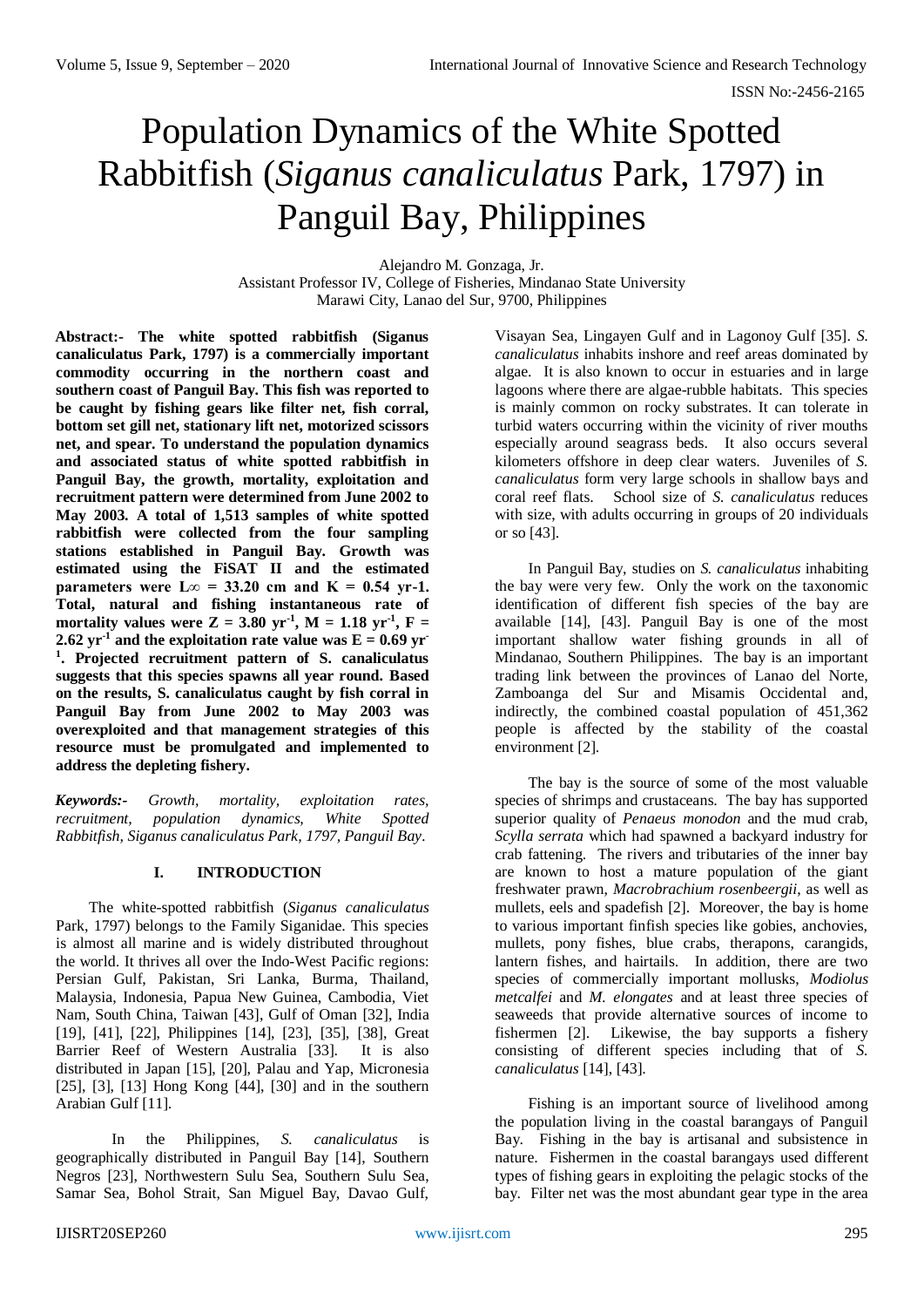with 1,600 units, followed by fish corral with 683 units, bottom set gill net with 300 units, stationary lift net with 60 units and the motorized scissor net with 12 units [2].

In Panguil Bay, persistent violations of fishery laws are commonplace. From 1990 to 1991, the law enforcement of the Panguil Bay Development Council confiscated and destroyed some 1,600 filter nets, apprehended more than 60 violators, seized some 30 scissor nets and uprooted more than 200 net posts in the bay. Despite these efforts, fishermen continued to circumvent the laws. The popular fish corrals, a legitimate gear in the Philippines, have been modified to include double netting of legal mesh size but which stretch to almost nil when oriented towards the current, in the process straining everything but the water [2].

The capacity of fisheries resources to sustain such exploitation is a function of demographic characteristics such as growth and mortality rates of the respective fish species populations. Estimation of these parameters is a paramount measure to understand the population dynamics and associated status of exploited species. Furthermore, these will provide the key reference points required for the development of rational fisheries management regimes [11].

This study aims to determine the population dynamics of white spotted rabbitfish in Panguil Bay. Specifically, this study seeks to estimate the population parameters such as the asymptotic length (L∞), growth coefficient (K) and the total, natural and fishing mortalities (Z, M and F), and describe the state of exploitation and recruitment pattern.

# **II. MATERIALS AND METHODS**

## *Study area*

Panguil Bay lies in  $7°56' - 8°04'N$ ,  $123°36' -$ 123<sup>o</sup>46'E. It is in the southern island of Mindanao and bordered by the provinces of Lanao del Norte in the east and Zamboanga del Sur and Misamis Occidental in the West. Four sampling stations were established in Panguil Bay. The four stations (S) monitored from catches of *S. canaliculatus* were San Antonio, Gango, Ozamiz City (S1), Malaubang, Ozamiz City (S2), Maigo, Lanao del Norte (S3) and Tubod, Lanao del Norte (S4) (Fig. 1). These respective stations were landing areas of various fishery resource caught in Panguil Bay.



Fig 1:- The location of the established stations in Panguil Bay.

#### *Data Gathering*

Sampling was done twice a month. A total of 1,513 samples of *S. canaliculatus* were collected from fish corral catches (Figs. 2-4) from each station from June 2002 to May 2003. From the landing site, the samples were stored in styrofoam box preserved at very low temperature. After collecting samples from each station, the same were then brought at the MSU-IFRD laboratory for length-weight determinations. At the laboratory, the total length (TL) of each sample *S. canaliculatus* was measured to the nearest cm from the tip of the snout to tip of the upper caudal lobe using a graduated measuring board. Whole wet weight (WW) of each sample was measured to the nearest 0.1 g using a Nagata weighing scale [19].



Fig 2:- Fish corral in Malaubang, Ozamiz City.



Fig 3:- Fish corral in Tubod, Lanao del Norte.



Fig 4:- The operational view of a simple type of fish corral.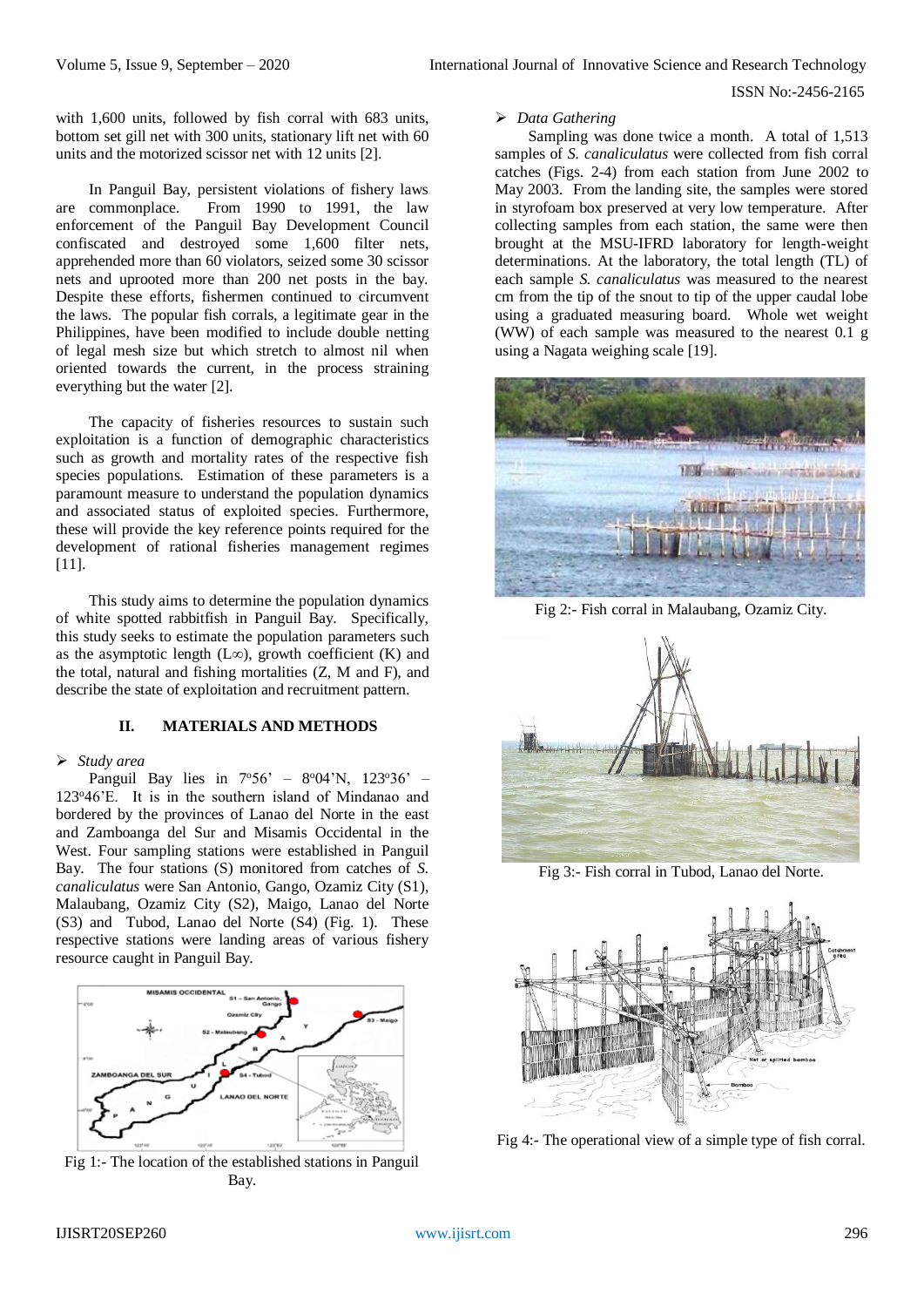#### *Population parameters estimation*

#### *Growth*

*Siganus canaliculatus* growth parameters L∞ and K of the Von Bertalanffy equation for growth in length were estimated using the ELEFAN I available in the FAO-ICLARM Stock Assessment Tools (FiSAT) software [8]. The method restructures the length- frequency data and the growth curve which have the best fit to the peaks is identified. The input data used were the length-frequency data of *S. canaliculatus* caught by fish corral in Panguil Bay from June 2002 to May 2003.

The ELEFAN I (Electronic Length Frequency Analysis) program was developed by [28]. The idea behind the method is to split a composite distribution into peaks and troughs, and to find the best growth curve passing through the maximum number of peaks and avoiding troughs as far as possible. Goodness of fit is assessed by the ratio of ESP/ASP, where ESP (Explained Sum of Peaks) is the number of peaks accumulated by a growth curve while ASP (Available Sum of Peaks) is the highest number of peaks that the best growth curve can accumulate for a given value of length-frequency data.

# *Mortality*

# *Total mortality (Z)*

The annual instantaneous rate of total mortality (Z) was derived from the length converted catch-curve analysis utilizing the ELEFAN II routine [8]. Pooled length frequency samples were converted into relative age frequency distributions by means of the inverse of the von Bertalanffy function for the species. The natural logarithm of the number of fish in each group divided by the change in relative age was plotted against the relative age. The annual instantaneous rate of total mortality was estimated from the slope of the best fit line through the descending data points using least-squares linear regression. Initial ascending points representing fish not fully recruited to the fishery or too small to be vulnerable to the gear were excluded from the regression.

## *Natural mortality (M)*

Estimates of annual natural mortality rate (M) was obtained using the empirical formula derived by [29]: log M =  $-0.0066 - 0.279$  log L<sub>∞</sub> + 0.6453 log K + 0.4634 log T

#### Where:

*K* and *L<sup>∞</sup>* are derived from the von Bertalanffy growth function

*T* is the annual mean temperature of 29<sup>0</sup>C

#### *Fishing mortality (F)*

The annual estimates of fishing mortality (F) was calculated by subtracting the natural mortality (M) from the total mortality Z  $(F = Z - M)$ .

## *Exploitation rate (E)*

The existing exploitation rate (E) was calculated as the proportion of the fishing mortality relative to the total mortality  $(E = F/Z)$ .

## *Recruitment pattern*

The ELEFAN software package also provides a description of the recruitment pattern using the final growth parameters obtained. The recruitment pattern was obtained by projecting a set of length-frequency data backward onto a one-year time axis [18].

#### **III. RESULTS AND DISCUSSION**

#### *Growth parameters*

The growth curves fitted by ELEFAN I estimated different values of asymptotic length L<sup>∞</sup> and growth coefficient K for the length-frequency data of *S. canaliculatus* with a 1 cm class interval. The best estimated value obtained for the parameter L<sup>∞</sup> was 33.20 cm and for K was  $0.54 \text{ yr}^{-1}$  from June 2002-May 2003. Given the above estimates, the peaks in the length-frequency data were more clearly outlined and this enabled a good fit of the growth curves to be obtained. The parameters obtained were later utilized as an input data for the subsequent estimation of the mortality and exploitation rate and for the derivation of the recruitment pattern. The length-frequency data and superimposed growth curve for *S. canaliculatus*  showed that peaks being hit by the growth curve from the months of June, July, August, September, November, December 2002 and January 2003 were sample of bigger sizes (Fig. 5). Peaks from October 2002 to May 2003 hit by the growth curve were samples dominated by smaller length groups. However, peaks which were not hit by the growth curve were left unexplained. This may be possibly caused by the heterogeneity of the sizes of the samples collected.



Fig 5:- Restructured length-frequency data (ELEFAN I) and superimposed growth curve of *Siganus canaliculatus* Park using a class interval of 1 cm. Estimated values are  $L_{\infty}$  = 33.20 cm,  $K = 0.54$  y<sup>-1</sup> with starting sample (SS) = 5 and starting length  $(SL) = 31.45$  cm.

In the Rayong Gulf of Thailand, *S. canaliculatus* was estimated to have an  $L_{\infty}$  and K values of 28.1 cm and 2.0 yr<sup>-1</sup>, respectively [43]. In Hong Kong, this species had estimated  $L_{\infty}$  = 28.40 cm and K = 0.43 yr<sup>-1</sup> [30], in the southern Arabian Gulf,  $L_{\infty} = 24.8$  cm and  $K = 1.0$  yr<sup>-1</sup> [11], and in Lagonov Gulf of the Philippines, L∞ = 28.5 cm and K = 0.58 yr<sup>-1</sup> [38]. The estimated value of  $L_{\infty}$  for *S*. *canaliculatus* in Panguil Bay was higher compared to those obtained by [43], [30], [11] and [38]. The growth coefficient K value for *S. canaliculatus* estimated in Panguil Bay was lower than those estimates of [43], [11] and [38]. However, the estimated K was higher than the result of [30]. The high rate at which size is attained is a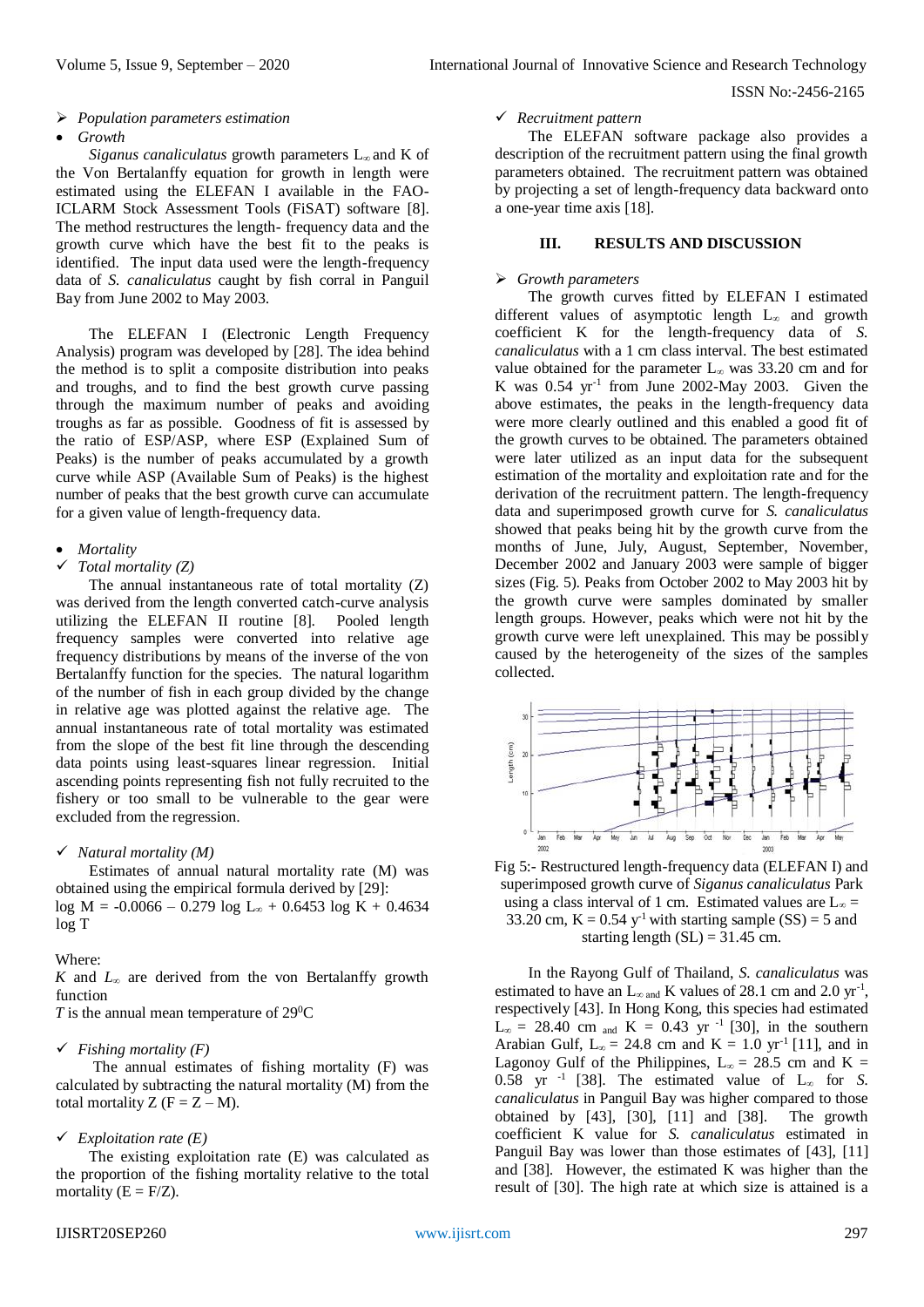ISSN No:-2456-2165

manifestation of the general feature of the growth characteristics for members of this species and is one of the reasons for their mariculture potential [21]. *Siganus canaliculatus* grows to a mean standard length of 8 cm in about 3 months, 10 cm in about 4 months and 14 cm in 7-8 months [23].

This results obtained in Panguil Bay varies with that of [43], [30], [11], and with [38]. The longer asymptotic length L∞ value, however, had lower growth coefficient K value obtained for S. *canaliculatus* which was typical value for short-lived tropical fishes with fast biomass turn-over [27] This suggests that individuals of *S. canaliculatus* in Panguil Bay had a long, thin and slender body or it had an intermediate size similar to those found in Lagonoy Gulf. The observation made from the previous length-weight relationship analysis showed that this species had a negative allometric growth. Moreover, the variation in the estimation of the growth parameters of the fish was attributed to the prevailing environmental condition, availability of food, water temperature fluctuation, water current [11] and season [39]. In the southern Arabian Gulf, the deposition of growth increments observed follows the general pattern and formations of the opaque band appeared to be closely associated with the increase in seawater temperature [11].

Other factors that affect the variations in the estimation of growth parameters were attributed to the application of the methods that were used in analyzing the length-frequency data from the respective studies (i.e., Shepherd's and Powell-Wetheral). The variation of the estimates was also caused by the manipulation of the ELEFAN routine, that is in selecting the starting sampling points. In addition, there was a wide range of possible combinations for the parameters  $L_{\infty}$  and K of the von Bertalanffy growth function to select with given by similar score functions (Rn) for the non-parametric scoring using ELEFAN I [10].

# *Mortality and exploitation*

The annual instantaneous rate of total mortality (Z) derived from the length converted catch curve was 3.80 yr-1 (Fig. 6). Annual instantaneous rate of natural mortality  $(M)$  was estimated at 1.18 yr<sup>-1</sup> after using the empirical formula derived by [29]. The annual instantaneous rate of fishing mortality (F) was estimated at  $2.62 \text{ yr}^{-1}$ . . The estimated exploitation rate  $(E)$  was 0.69 yr  $^{-1}$ . . The correlation coefficient  $R^2$  value of 0.99 obtained in the length converted catch curve analysis suggests strong relationship between points selected in the catch curve.



Relative age (years  $-t_0$ )

Fig 6:- Length-converted catch curve of *Siganus canaliculatus* Park caught by fish corral in Panguil Bay from June 2002 to May 2003.

The length converted catch curve method was used in estimating the annual instantaneous rate of total mortality (Z). It is based on the assumption that all of the relative age groups used in the analyses were equally vulnerable to the fishing gear and equally abundant at recruitment. Violations of these assumptions may introduce errors [10].

A reported total mortality of  $1.51$  yr<sup>-1</sup>, natural mortality of 0.66 yr<sup>-1</sup> and a fishing mortality of 0.85 yr<sup>-1</sup> for *S. canaliculatus* was reported in the Southern Arabian Gulf [11]. In Hong Kong, [33] had reported a total mortality of 4.17 yr  $^{-1}$  for this species. In Lagonoy Gulf of the Philippines, this species was reported to have a total mortality of 3.0 yr<sup>-1</sup>, natural mortality of 1.29 yr<sup>-1</sup> and a fishing mortality  $1.71$  yr<sup>-1</sup>. The derived value of total mortality from this study was higher compared to those of [11] and [38].

The higher value of total mortality (Z) obtained is an indicative of the greater fishing mortality as effected by fishing pressure exerted to the individuals of *S. canaliculatus* in Panguil Bay. *Siganus canaliculatus* mostly caught by fish corral were of smaller length groups. The absence of larger individuals of *S. canaliculatus* in the catch suggests that the larger length groups may have been affected by fishing pressure of other fishing gears commonly used in the area like the underground filter nets and bottom set gill nets. It was observed that juveniles and mature individuals co-occurred. Their simultaneous cooccurrence was attributed to the spawning time among adults. This collective behaviour of the fish renders both the young and adults simultaneously vulnerable to high exploitation [38]. Such value for Z, however, signifies very low annual survival rates, typical for most short-lived tropical fish species but relatively imply a fast turnover ratio [37]. It is also possible that the size and age compositions and associated estimates of Z may have been biased by ontogenetic or spawning migrations [11]. The natural mortality (M) was lower compared to those obtained by [38]. However, the fishing mortality (F) was higher than the rate obtained by [38] and [11].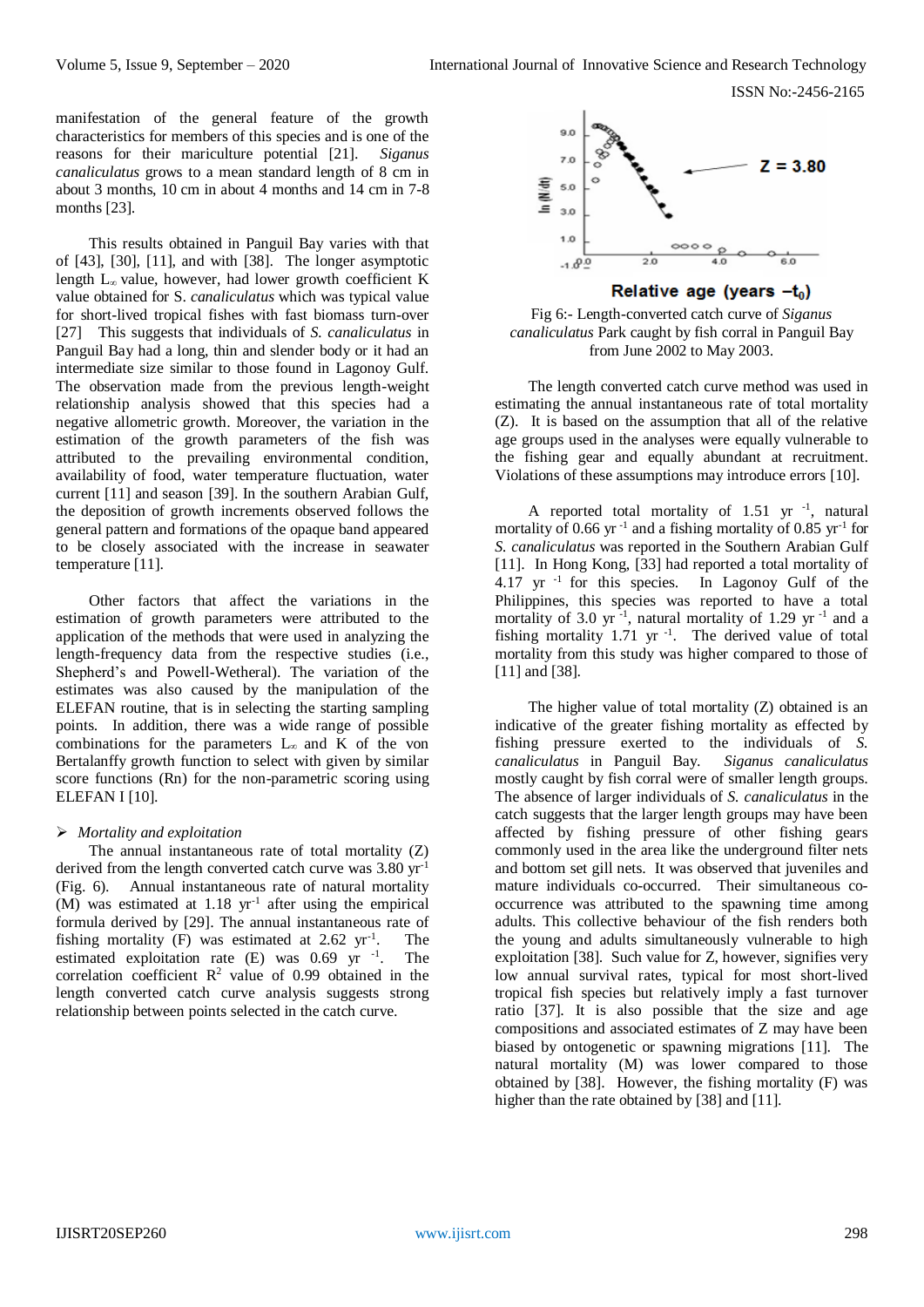In the Gulf of Lagonoy, fishers exploited the immature fish by capitalizing on their indigenous knowledge of siganid settlement [38]. The "runs" or migration of juveniles toward the coast [43], [38], which fishers observed through the years, determine the timing of fishing activities. Bagnets and seine nets were operated on the same day juveniles occurred, particularly during new moons.

In Panguil Bay, fishing is an important source of livelihood among the population living in the coastal barangays. In 1980, a total about 4,000 persons comprised the fishing population in the coastal area, either part time or full time fishermen. Moreover, the number of fishing craft was reported to increase from 2,033 in 1984 to 5,609 in 1991 [2]

The high estimated exploitation rate was a result of the high levels of annual instantaneous rate of both fishing and total mortality. The fish stock to be optimally exploited, fishing mortality (F) should be equal to natural mortality (M), or  $F_{\text{optimum}} \approx M$ , which corresponds to  $E_{\text{optimum}} \approx 0.5$  (Pauly, 1984). The specified precautionary target ( $F_{\text{optimum}} = 0.5 * M$ ) and limit ( $F_{\text{limit}} = 2/3 * M$ ) values were considered to be appropriate biological reference points, in particular given current management objectives which aimed at stock re-building and resource conservation (Grandcourt, et al., 2007). The fishing mortality (F) of 2.62 yr<sup>-1</sup> was greater than both the target ( $F_{\text{optimum}} \approx 0.59$  year<sup>-1</sup>) and limit ( $F_{limit} = 0.79$  yr<sup>-1</sup>) biological reference points in Panguil Bay. The results indicate that there is overfishing of *S. canaliculatus* in Panguil Bay.

# *Recruitment*

In Panguil Bay, there was only one pulse of annual recruitment for *S. canaliculatus* (Fig. 7). This suggests that recruitment of new stock into the fishery is all year round.



Fig 7:- Recruitment pattern of *Siganus canaliculatus* Park caught by fish corral in Panguil Bay from June 2002 to May 2003.

The recruitment pattern of new stock of *S. canaliculatus* in Panguil Bay is all year round. This recruitment pattern agrees to the observation made on the gonadal maturity stage of *S. canaliculatus* wherein spawning is not only restricted to a definite period of time, particularly in Panguil Bay. This result also conformed with the findings for the same species in the Western Indian Ocean Waters [41].

# **IV. CONCLUSION**

The best growth parameters estimated for *S. canaliculatus* were  $L_{\infty} = 33.20$  cm and  $K = 0.54$  yr<sup>-1</sup>. The annual instantaneous rate of total mortality (Z) derived from the length converted catch curve was  $3.80 \text{ yr}^{-1}$ . Annual instantaneous rate of natural mortality (M) was estimated at  $1.18$  yr  $^{-1}$ . The annual instantaneous rate of fishing mortality (F) was estimated at 2.62 yr $^{-1}$ .

The higher value of total mortality (Z) obtained was indicative of the greater fishing mortality as effected by fishing pressure exerted to the individuals of *S. canaliculatus* in Panguil Bay. *S. canaliculatus* mostly caught by fish corral were samples belonging to the smaller length groups. The absence of larger *S. canaliculatus* in the catch may suggest that the larger length groups may have been affected by fishing pressure of other fishing gears like the underground filter nets and bottom set gill net commonly used in the area.

The estimated exploitation rate  $(E)$  of 0.69 yr<sup>-1</sup> exceeded the  $E_{\text{optimum}} = 0.5$  was a result of the high levels of annual instantaneous rate of both fishing and total mortality. The fishing mortality  $(F)$  of 2.62 yr<sup>-1</sup> was greater than both the target ( $F_{\text{optimum}} \approx 0.59 \text{ yr}^{-1}$ ) and limit  $(F_{\text{limit}} = 0.79 \text{ yr}^{-1})$  biological reference points. This study revealed that white spotted rabbitfish (*Siganus canaliculatus* Park, 1797) in Panguil Bay are overexploited. Thus, fishery resource management interventions and strategies for this species must be promulgated and implemented.

The recruitment pattern derived for *S. canaliculatus in* Panguil Bay showed that there was only one pulse of annual recruitment. This demonstrates that recruitment of new stock of *S. canaliculatus* into the fishery is all year round.

#### **REFERENCES**

- [1]. Balon, E. K. 1984. Patterns in the evolution of reproductive styles in fishes. In: G. W. Potts and R. J. Wotton (eds.), pp103-117. Fish Reproduction, Strategies, Tactics. Academy Press, London*.*
- [2]. Bengson, B. Q. and B. S. Francisco. 1992. FAO Japan expert consultation on the development of community based coastal fishery management systems for Asia and the Pacific. *FAO Fish. Rep. No. 474(1):103-116.*
- [3]. Bryan, P. G., B. B. Madraisau, and J. P. Mc Vey. 1975. Hormone induced and natural spawning of captive *Siganus canaliculatus* (Pisces: Siganidae) year round. *Micronesica 11(2):199204.*
- [4]. Bwathondi, P. O. J. 1982. Preliminary investigations on rabbitfish, *Siganus canaliculatus* cultivation in Tanzania. *Aqua. 27(3): 205-210.*
- [5]. Chan, S. M., W. X. Wang, and I. H. Ni. 2003. The uptake of Cd, Cr, and Zn by the macroalga *Enteromorpha crinita* and subsequent transfer to the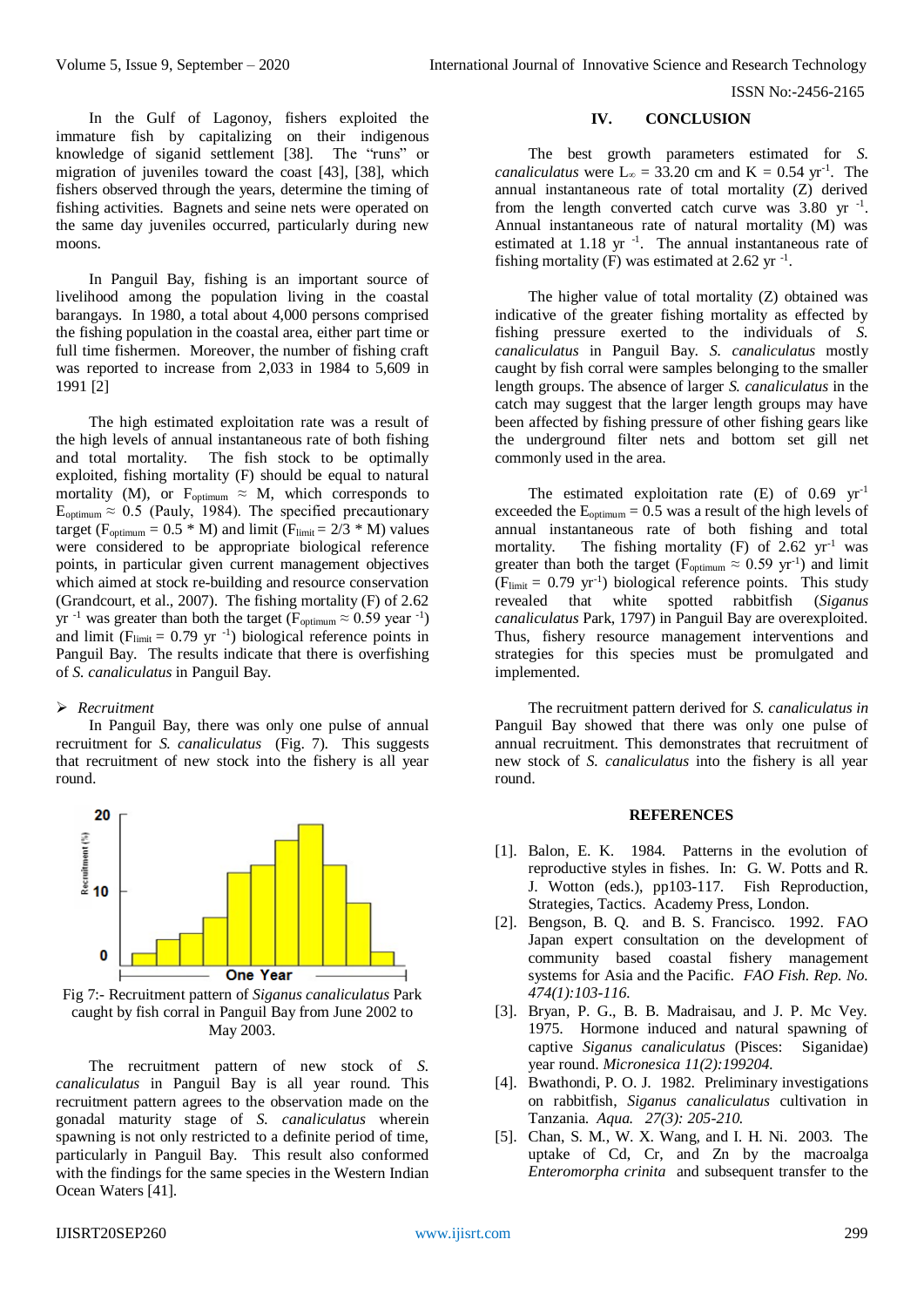marine rabbitfish, *Siganus canaliculatus. Arch. Environ. Contam. Toxicol. 44(33):298-306.* 

- [6]. El-Sayed, A.M., K. A. Mostafa, J. S. Al-mohammad, A. El-dehaimi, and M. Kayid. 1995. Effects of stocking density and feeding levels on growth rates and feed utilization of rabbitfish *Siganus canaliculatus. J. World Aqua. Soc. 26(2):212-216.*
- [7]. Fox, R. J. and D. R. Bellwood. 2008. Remote video bioassays reveal the potential feeding impact of the rabbitfish *Siganus canaliculatus* (f: Siganidae) on an inner-shelf of the Great Barrier Reef. *Coral Reefs 27:605-615.*
- [8]. Gayanilo, F. P., P. Sparre, and D. Pauly. 1994. FAO-ICLARM stock assessment tools (FiSAT). *FAO, Rome.*
- [9]. Gomez, K. and A. Gomez. 1976. Statistical procedures for agricultural research. John Wiley and Sons. New York. 23-35.
- [10]. Grandcourt, E. T., F. Francis, A. Al Shamsi, K. Al Ali, and S. Al Ali. 2003. Stock assessment and biology of key species in the demersal fisheries of the Emirate of Abu Dhabi. Marine Environemental Research Centre, Environmental Research and Wildlife Development Agency.
- [11]. Grandcourt, E. T. Al Abdessalaam, F. Francis, and A. Al Shamsi. 2007. Population biology and assessment of the white-spotted spinefoot, *Siganus canaliculatus*  (Park, 1797), in the southern Arabian Gulf*. J. Apll. Ichthyo. 23:53-59.*
- [12]. Gulland, J. A. 1969. Manual of methods of fish stock assessment. Part I. Fish population analysis. FAO Man. Fish. Sci. 154*.*
- [13]. Hasse, J. J., B. B. Madraisau, and J. P. McVey. 1977. Some aspects of the life history of *Siganus canaliculatus* (Park) (Pisces: Siganidae) in Palau. *Micronesica 13:297-312.*
- [14]. Herre, A. W. 1959. Marine fishes in Phillipine lakes and rivers*. Phil. J. 87:65-88.*
- [15]. Hoque, M. M., A. Takemura, and K. Takano. 1998. Annual changes in oocyte development and serum vitellogenin level in the rabbitfish, *Siganus canaliculatus* (Park), in Okinawa, southern Japan. *Fish. Sci. 64:45-52.*
- [16]. Hoque M. M., A. Takemura, M. Matsuyama, S. Matsuura, and K. Takano. 1999. Lunar spawning in *Siganus canaliculatus. J. Fish Bio. 55(6):1213-1222.*
- [17]. Hwang, H. K., C. B. Park, Y. J. Kang, J. H. Lee, S. Rho and Y. D. Lee. 2004. Gonadal development and reproductive cycle of the rabbitfish (*Siganus canaliculatus*) *J. Korean Fish. Soc. 37(5):393-399.*
- [18]. Ingles, J. and D. Pauly. 1981. Aspects of the growth and natural mortality of exploited coral reef fishes. The reef and man. Proceedings of the fourth international coral reef symposium. Marine Science Center, University of the Philippines, Quezon City, Philippines. 1:88-98.
- [19]. Jayasankar, P. 1990. Some aspects of biology of the white-spotted spine-foot, *Siganus canaliculatus* Park 1797 from the gulf of Mannar. *Indian J. Fish. 37(1):9-14.*
- [20]. Kiyoaki, K., F. Motonaga, and K. Motofumi. 1999. Settlement of white-spotted spinefoot, *Siganus canaliculatus* (Pisces: Siganidae), in the coastal waters off Okinawa Island, Japan. *The Jap. Soc. of Fish. Sci. 65(1):19-25.*
- [21]. Lam, T. J. 1974. Siganids: Their biology and mariculture potential. *Aqua. 3(4):325-354.*
- [22]. Lam, T. J. and C. L. Soh. 1975. Effect of photoperiod on gonadal maturation in the rabbitfish, *Siganus canaliculatus* Park 1797*. J. Aqua. 5(4):407- 410.*
- [23]. Laviña, E. M. and A. C. Alcala. 1974. Ecological studies of Philippine Siganid fishes in southern Negros. *Silliman J. 21:191-120.*
- [24]. Manacop, P. R. 1937. The artificial fertilization of danggit, *Amphacanthus oramin* (Bloch and Schneider). *Phil. J. Sci. 62:229-237.*
- [25]. May, R. C., D. Popper, and J. P. Mc Vey. 1974. Rearing and larval development of *Siganus canaliculatus* Park (Piseces: Siganidae). *Micronesica 10(2):285-298.*
- [26]. Motoh, H. 1980. Fishing gear for prawn and shrimp used in the Philippines today. SEAFDEC Technical Report No. 5. SEAFDEC, Ilo-ilo City, Philippines.
- [27]. Pauly, D. 1980. On the interrelationships between natural mortality, growth parameters and mean environmental temperature in 175 stocks. *J. cons. Mt. Explor. Mer. 39(3):175-192.*
- [28]. Pauly, D. and N. David. 1981. ELEFAN I, a basic program for the objective extraction of growth parameters from length-frequency data. *Meeresforch 28(4): 205-211.*
- [29]. Pauly, D. 1984. Fish population dynamics in tropical waters: A manual for use with programmable calculators. International Center for Living Aquatic Resources Management ICLARM. Manila, Philippines.
- [30]. Pauly, D., T. J. Pitcher, R. Watson, and A. Courtney. 1998. Assessment of Hong Kong's inshore fishery resources. Fisheries Center, University of British Columbia.
- [31]. Rahman, Md. S., B. Kim, A. Takemura, C. Park, and Y. Lee. 2004. Influence of light-dark and lunar cycles on the ocular melatonin rhythms in the seagrass rabbitfish, a lunar synchronized spawner. *J. Pin. Res. 37(2):122-128.*
- [32]. Randall, J. E. 1995. Coastal fishes of Oman. University of Hawaii Press. Honolulu, HI*.* 439*.*
- [33]. Randall, J. E., G. R. Allen, and R. C. Steene. 1997. Fishes of the Great Barrier Reef and Coral Sea. University of Hawaii Press. Honolulu, HI. 507*.*
- [34]. Ricker, W. R. 1975. Computation and interpretation of biological statistics of fish population. *Bull. Fish. Res. Bd. Canada 191: 382.*
- [35]. Rosario, W. M. 1974. Observation on the rate of growth of siganid fry "padas" confined in concrete tanks. *The Phil. J. Fish. 12(1-2).*